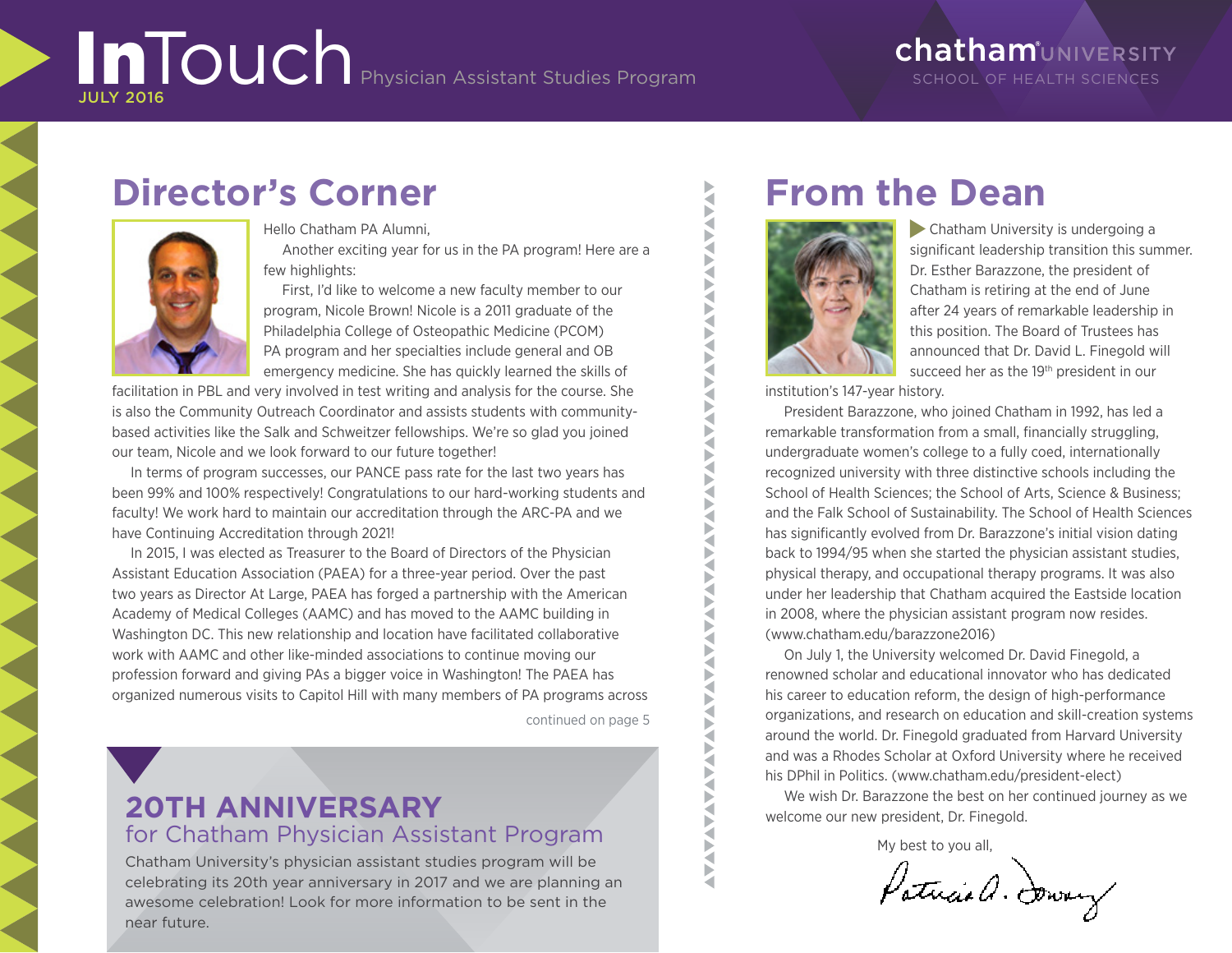# FACULTY AND STAFF SPOTLIGHT



## **Alyssa Abebe, MPAS '06, PA-C**

*Assistant Professor*

Alyssa is a 2006 graduate of Chatham's PA program and still work one day a week in HIV clinical research. Though she loves Pittsburgh sports, she is an Ohio State Buckeye fan first and foremost! In her spare time, she like to read and try new restaurants with her husband and hang out with her

two children. Alyssa says it has been great to be back at Chatham teaching and facilitating PBL!



## **Stacie Agnesi, MPAS '00, PA-C**

*Skills Coordinator, Assistant Professor*

Stacie Agnesi is a 2000 graduate of Chatham University's PA program. After graduating from Chatham she worked at UPMC Mercy in cardiothoracic surgery for four years followed by six and a half years in general surgery. She worked part-time as an adjunct faculty in Chatham's PA

program since January 2012. In June 2014, Stacie joined Chatham on a full-time basis as the Skills Coordinator.



## **Jessica Anderson, MPAS '10, PA-C** *Associate Director of Clinical Education (Clinical*

*Coordinator), Assistant Professor*

As a 2010 alumna, former preceptor and adjunct, Jessica has been with Chatham's PA program as the Associate Director of Clinical Education since January 2015. Her initiatives over the past year have included successful PANRE recertification,

faculty research, serving since the summer of 2015 as faculty advisor and facilitator to Chatham's Pre-PA club, and revising physician assistant students' clinical year exams with assistance of her colleagues. She devotes her time outside of Chatham to her family. Along with her husband of ten years and their 2-yearold son, Jessica welcomed a daughter into the family this spring.



# **Nicole Brown, MPAS, PA-C**

*Assistant Professor*

Nicole is a 2011 graduate of the Philadelphia College of Osteopathic Medicine (PCOM) PA program. After graduation she worked clinically as a hospitalist PA for a year prior to moving to Pittsburgh. Since 2012, Nicole has worked in emergency medicine and continues to work clinically in this

setting at Magee Women's Hospital. In August 2015, she accepted an assistant professor position at Chatham University and is a full-time PBL facilitator. In her spare time Nicole enjoys spending time with her husband, Bill, reading and traveling.



### **Denise Devlin**

#### *Clinical Coordinator Program Assistant*

Denise has been working with the Chatham PA program since 2008 to help coordinate the students' clinical rotations. She takes pride in ensuring that our students have the best possible clinical experience. Her personal interests include gardening, vegetarian food, movies and her volunteer work

for Foster Cat, Inc.



## **Kelly Donkers, MPA, PA-C**

#### *Academic Coordinator, Assistant Professor*

Kelly began working for the PA program in August 2008 as a full time PBL facilitator, and since then has also served as the Skills Coordinator before taking the position as Academic Coordinator. She serves as the liaison for simulation studies to the STAR Center at West Penn for the PA Program. She

has served an AAPA Delegate for the states of Maryland and Pennsylvania. Kelly resides with her husband, Jason and daughter Keira.



# **Susan Hawkins, MS ED, PA-C**

#### *PBL Coordinator, Associate Professor*

Susan continues to tend and nurture PBL at Chatham. She is the first PA faculty to be granted a sabbatical from March-August 2016. Her motto during her sabbatical is "publication, exploration, and relaxation." Her research is on interprofessional education, measuring how to develop a scale

for PBL readiness, test anxiety, and PBL supervision.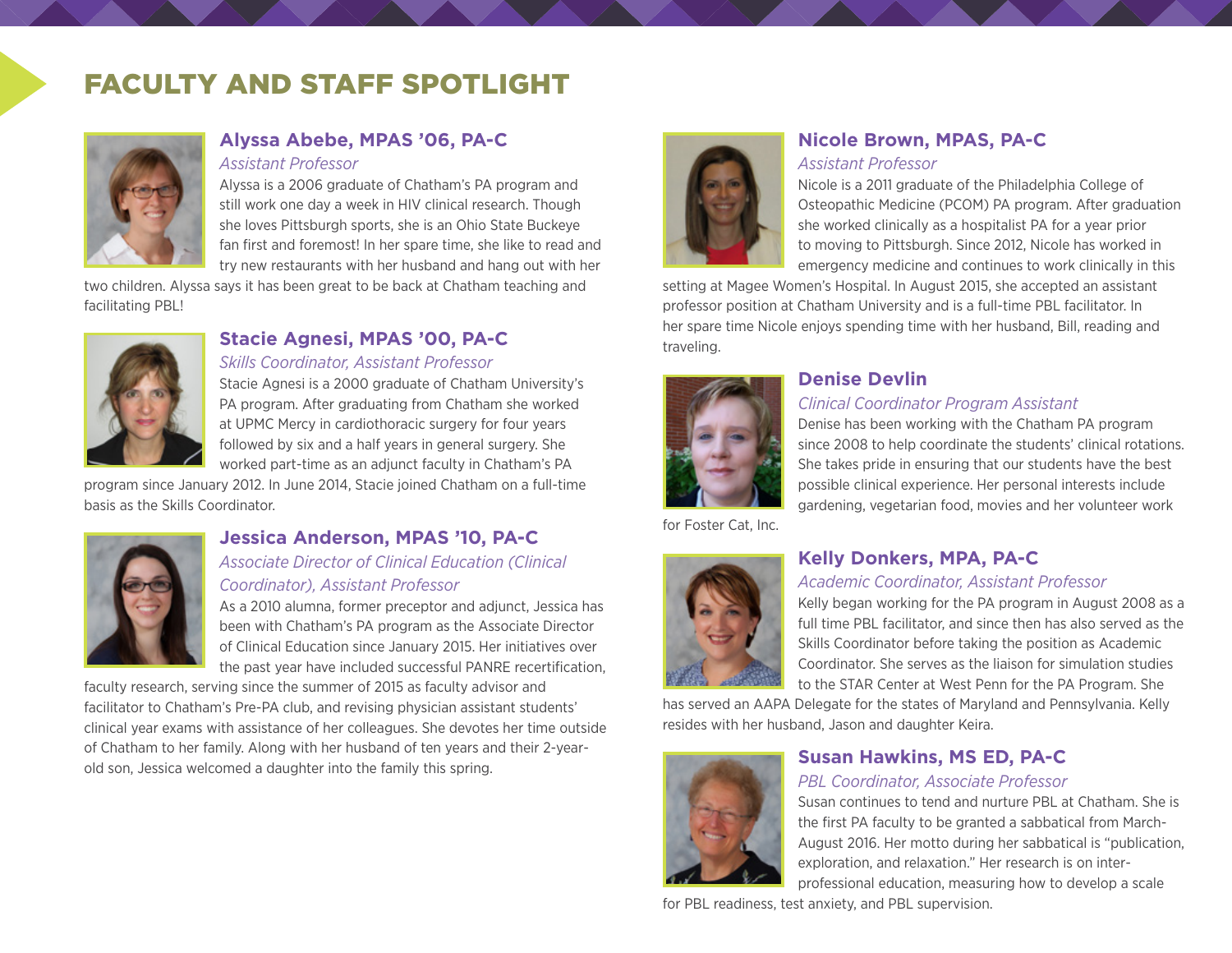

## **Janet Kuzora**

#### *Program Assistant*

Janet began her employment at Chatham in September 2009 after an extensive administrative career, working mainly at Duquesne Light for 25 years. After spending some time at home to raise her daughter, she began here as a part-time administrative assistant in the interior architecture

program. Janet was always interested in becoming a part of the PA team, as she found the subject matter of extreme interest. Janet is married with one teenage daughter. In her spare time, she enjoys swimming, beach vacationing, shopping, experiencing restaurants and spending time with her family and friends.



#### **John Laird, ND**

#### *Admissions Coordinator, Associate Professor*

John Laird earned his Doctor of Naturopathic Medicine degree from John Bastyr College of Naturopathic Medicine in Seattle, Washington. He has been a faculty member in the PA program for 20 years, and currently teaches Clinical Application of the Basic Sciences. Dr. Laird also coordinates

an undergraduate major in integrative health studies, and practices one day a week as a naturopathic counselor at the UPMC-Shadyside Center for Integrative Medicine. On summer days, he can be found enjoying rural life at the Datta Retreat Center, a yoga and meditation center north of Pittsburgh.



## **Lea O'Keefe, MPA, PA-C**

#### *Clinical Coordinator, Assistant Professor*

Lea O'Keefe is a 2002 graduate of the Duquesne University PA program. Lea was a part-time clinical coordinator at Chatham University from 2006-2007. She rejoined Chatham in 2013 as full time faculty and clinical coordinator for the physician assistant program. She has worked clinically in

surgery and gastroenterology since graduating. Lea enjoys spending time with her husband and two children.





# **Gabrielle Strong, MBA**

#### *SBIRT Grant Manager*

Gabrielle Strong is the Grant Manager for the PA program. Gabrielle coordinates day-to-day operations for the SBIRT grant and lectures on health care disparities for the PA program. Additional resources including Poverty Simulations are available for SHS use.

## **Judy Truscott, MPAS, PA-C**

#### *Associate Program Director, Assistant Professor*

Judy has been with the program since April 2012. She began as a full-time PBL facilitator and then became the associate program director in 2013. Judy continue to be a facilitator in PBL, has enjoys teaching program to practice and the final evaluative course prior to students completing the program.

She also is involved with guiding the class officers, helping the students plan events, and helping to plan the White Coat Ceremony. This position with Chatham has made her a more well-rounded physician assistant, but has also allowed her to develop relationships with the great faculty, staff, and students. Judy practices clinically one day per week in pediatrics. Outside of work, she is busy at home with two teenage daughters and a great husband. Her family recently hosted a foreign exchange student from Spain for the 2015-2016 school year, and they look forward to visiting her sometime in the near future.



# **Victoria Yann, MS Ed.**

#### *Assistant Director of Education*

Victoria Yann holds a bachelor of science degree in biology from Allegheny College and a Master of Science in Education from Duquesne University. After working in brain research and cancer research for seven years, she moved into the field of education where she has been employed since. She was

a full-time instructor at several post-secondary schools then served as the Health Career Coordinator for Southwest PA Area Health Education Center. At Chatham, she acts as the assistant director of clinical education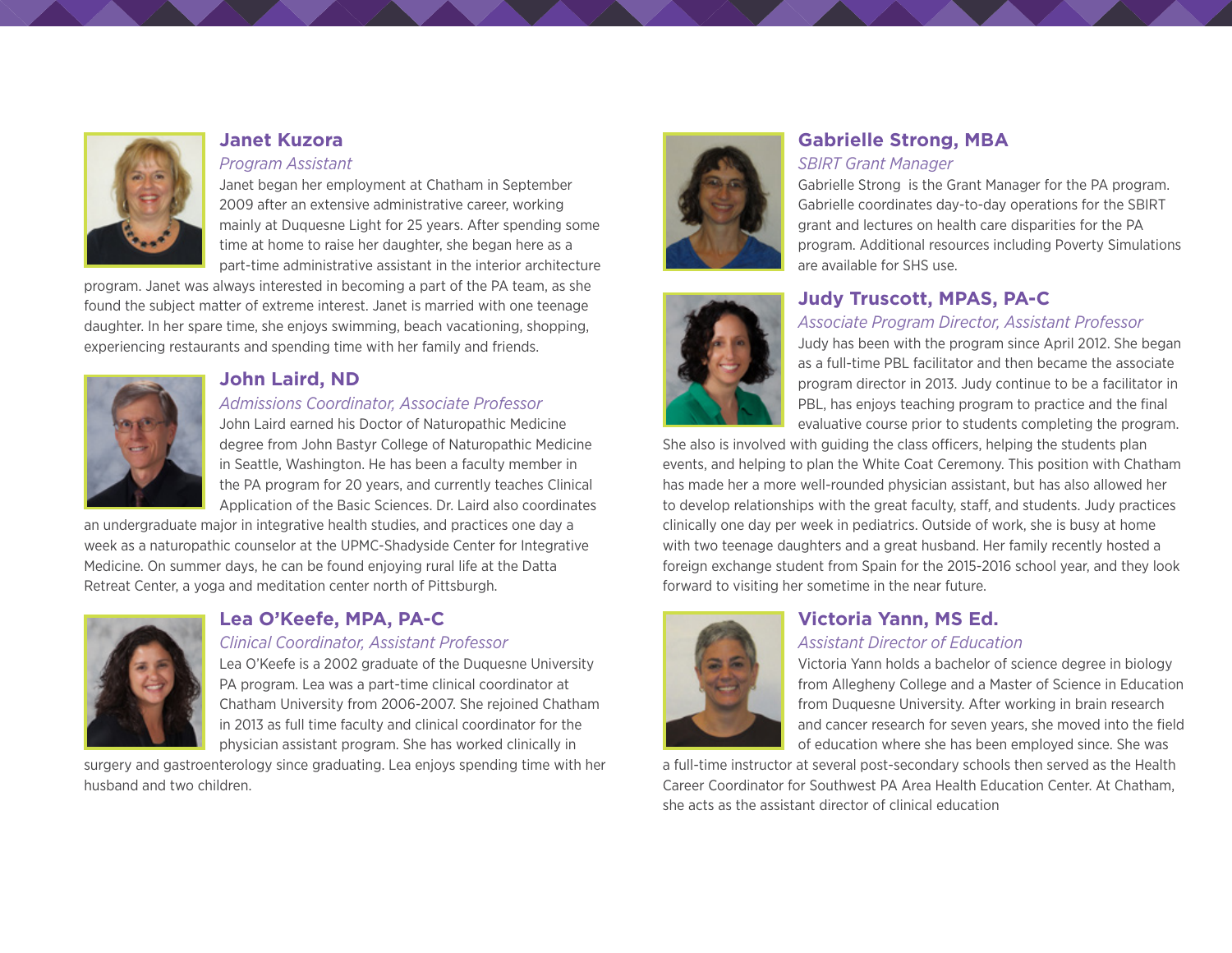# ALUMNI SPOTLIGHT

## **Dee Soltes, MPAS '97**



**Dolores "Dee" Soltes is a 1997 graduate of the** Chatham University physician assistant studies program and was a student in Chatham's first PA class. This past year, Dee received the Michael J. Habeck Lifetime Achievement award on October 23, 2015 at the Pennsylvania Society of Physician Assistants (PSPA) conference in Erie, PA. Soltes was the only recipient of the statewide award for 2015. This award is given to a PSPA member that

has given sustained and exceptional service and leadership to the PSPA society for at least ten years. Dee has served the PSPA in various roles. She began helping PSPA as a PA student with planning on the conference planning committee. Dee has served as Conference Chair, Director at Large for the Board of Directors, and Chair of the Bylaws Review Committee. Dee has also been a delegate to the American Academy of Physician Assistants (AAPA) Houses of Delegates for many years. She has reviewed PSPA and AAPA bylaws.

Susan Hawkins, PBL coordinator and associate professor at Chatham University, remembers teaching Dee in the first Chatham's class. "Dee was one of the only PA students who was a nurse prior to starting PA school," Susan said. Soltes had started her career in medicine as a nurse, working first in Pennsylvania, then in Florida. She moved back to Pittsburgh and sought a new challenge to become a physician assistant. Susan Hawkins stated "Dee has always been a leader in the PA state community."

Dee has always been interested in internal medicine for adults. Dee currently works for LIFE (Living Independence for the Elderly) in Beaver County. She is as dedicated at work, as she is for PSPA. Dee also sings with two ensembles – Sweet Adelines and the Renaissance Rhythm Chorus. Congratulations Dee on all of your hard work and accomplishments!

# **SBIRT Grant**

In September 2015, Chatham's School of Health Sciences was awarded a 3-year grant by the Substance Abuse & Mental Health Services Administration's (SAMHSA) Center for Substance Abuse Treatment (CSAT) titled Screening, Brief Intervention and Referral to Treatment (SBIRT) Health Professions Student Training.

As healthcare providers in a variety of settings will encounter patients with unhealthy substance use issues, the goal is to give all of Chatham's SHS students:

- Fact based information regarding alcohol, tobacco and substance use
- Exposure to the widely applicable tool of motivational interviewing and brief intervention
- Confidence building exercises for addressing complex and discomforting issues and situations
- Evidence based tools to use both on clinical rotations and in postgraduation clinical settings.
- Pocket sized resource materials to assist them with SBIRT application while in clinical settings

To date, 169 students have been trained in six programs: MPAS, DTP, OTD, MOT, BSN, and PsyD.

If you are interested in this topic, a brief CME training (1.75 credit hours) regarding SBIRT may be found at [www.medscape.org/](http://www.medscape.org/viewarticle/830331) [viewarticle/830331](http://www.medscape.org/viewarticle/830331) titled Substance Use in Adults and Adolescents: Screening, Brief Intervention and Referral to Treatment (SBIRT) CME/ CE. To access the course, you will need to sign up for a free account. If this peaks your interest and you would like additional information, please contact Gabrielle Strong [\(gstrong@chatham.edu\)](mailto:gstrong@chatham.edu) for additional resources and/or access to the training materials the students have received (non-CME).

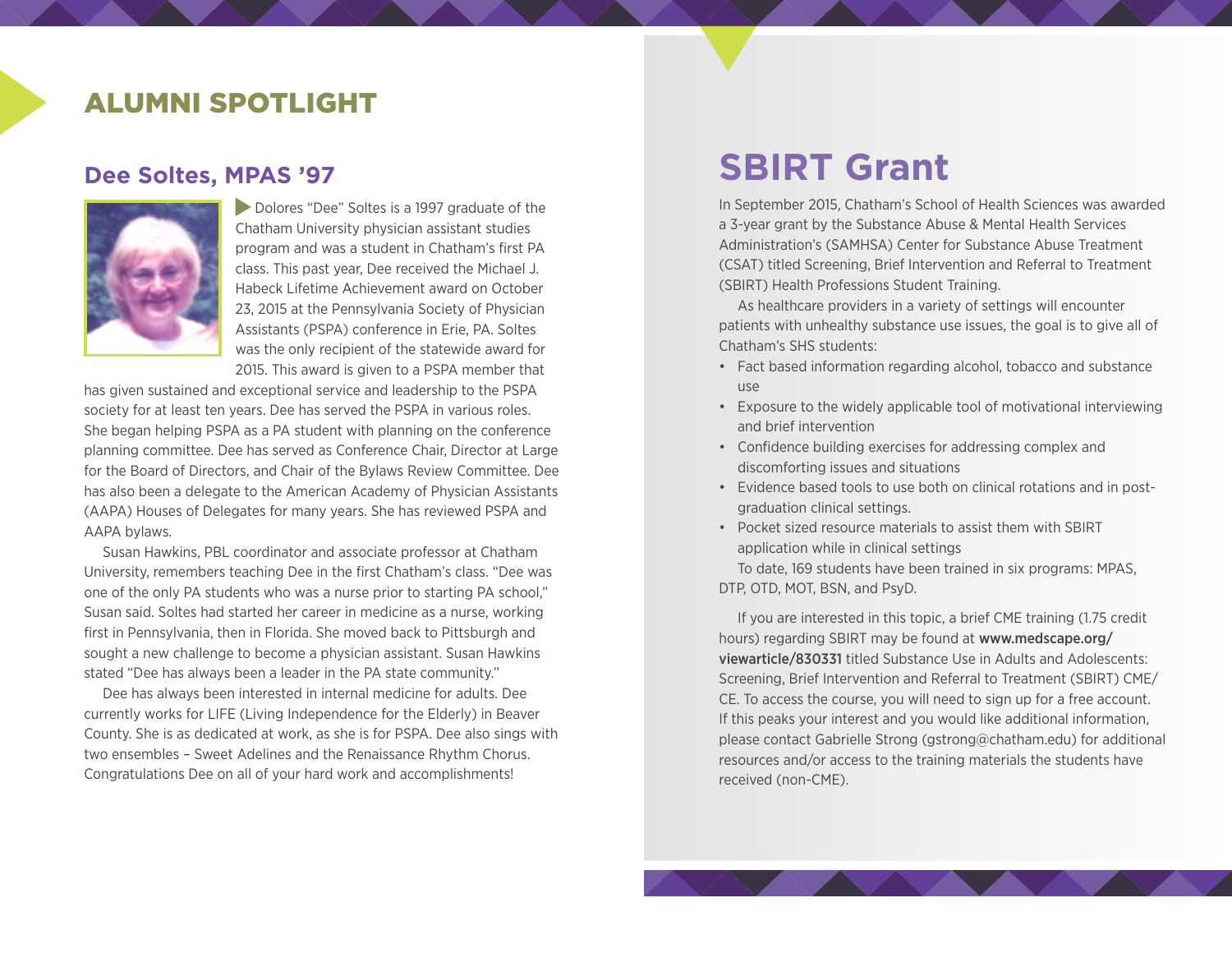# From the Medical Director

#### Dear Chatham PA Alumni,

I am thrilled to be entering my third year as medical director of the Chatham PA Studies program. As I have grown into this job, my focus has been on building relationships with the students and growing in my own understanding of the partnership between PAs, physicians, and other professionals in the team environment where most of us now work. In my own clinical work, I have had the



opportunity to build a strong relationship with two first-rate PAs over the past year, and that experience has helped me recognize both what our students already bring to the table, and what other tools I might be able to provide them to foster confidence, independence and excellence when they step into the clinic themselves.

Toward that end I will be expanding my involvement with the first-year class, both as a guest lecturer on topics including social and family history, diabetes, hypertension, vaccination, and end-of-life care, and now as the instructor for the Critical

Reading of the Literature course. This role began with in-home journal clubs that I hosted this past year as an opportunity to get to know the students face-to-face. These groups were a huge success from both the students' perspective and mine, and I look forward to building on that success as I take on the full course.

In building this relationship, I hope to pass on the message, even as we read heavily data-driven papers and study biostatistics, that medicine is not about the numbers, or the process – it's about the people, patients, and providers alike. Jonathan Weinkle, MD, FAAP

#### **Director's Corner** *continued*

the country to support and advocate for PA legislation advancing our profession.

Chatham has recently instituted an Integrated Degree Program for highly qualified first year (undergraduate) applicants to Chatham University who may be eligible for guaranteed or preferred admission to Chatham's integrated undergraduate and graduate degree programs. These health science programs include Master of Physician Assistant Studies, Doctor of Physical Therapy, Master of Occupational Therapy, Master of Science in Counseling Psychology, and Master of Arts in Psychology. This is an exciting and new approach to careers in health science. Learn more at [www.chatham.edu/I](http://www.chatham.edu/academics/programs/integrated-degree-program/)DP.

Our PA program will be 20 years old in 2017! That's 20 years from our first graduating class of 1997! We will be celebrating our successes next year with a day of commemoration and festive activities so watch for important news from us in the coming months! We hope to see everyone there to help us celebrate our honored past and our exciting future!

Please read on for more information about our staff and faculty and exciting updates in our program! If you have news you would like to share with us, please send it to me at [cgarrubba@chatham.edu.](mailto:cgarrubba@chatham.edu) We enjoy staying in touch with you!

Best,

◀

Call Lauthba

Carl Garrubba, MPA, PA-C, *program director, associate professor*

# Graduating Class of 2016!

 Congratulations to the Class of 2016! Chatham faculty and staff wishes you the best in your future endeavors!